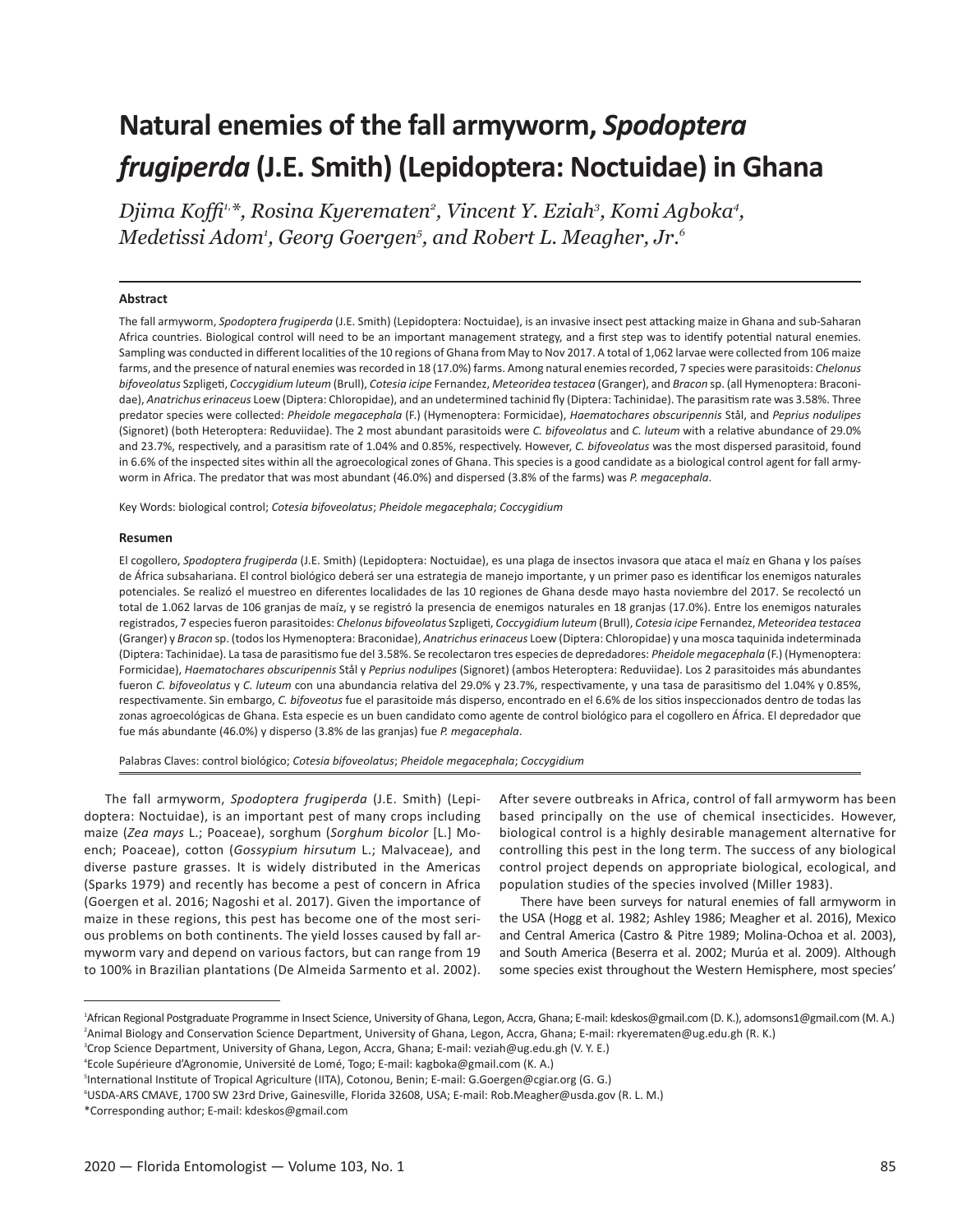distribution generally is defined by their geographic areas (Ashley 1979). Since fall armyworm is new to Africa, it is not known which local natural enemy species will use it as a host, although a recent report identifies parasitoids found in eastern Africa (Sisay et al. 2018). Successful biological control management programs for fall armyworm will be those that incorporate multiple natural enemy species (Gross & Pair 1986; Riggin et al. 1993; Figueiredo et al. 2006; Wyckhuys & O'Neil 2006, 2007).

# **Materials and Methods**

### SAMPLING SITES

Surveys were conducted twice in 2017 to cover both maize seasons. The first period covered May to Jul, and the second period covered Aug to Nov. A total of 106 maize sites or farms were sampled from different localities of the 10 regions of Ghana. The sites were geographically positioned between latitudes 4.7333333°N and 11.1833333°N, and between longitudes 3.1833333°W and 1.1833333°E (MoFA 2016), with the highest point being Mount Afadjato (880 masl). The sandy coastline is backed by plains and scrubs, intersected by several rivers and streams. A tropical rain forest belt (central and east), interrupted by heavily forested hills and many streams and rivers, extends northward from the coastline. The north of the country varies from 91 to 396 masl and is covered by low bush, park-like savanna, and scattered grassy plains. The country is divided into 6 agroecological zones: Sudan Savannah, Guinea Savannah, Forest Transitional, Deciduous Forest, Rain Forest, and Coastal Savannah (MoFA 2016). The natural vegetation is determined by the different climatic conditions and is influenced by different soil types.

#### COLLECTION AND REARING OF NATURAL ENEMIES

Predators and parasitoids were collected from the field. Predators that were found preying on the larvae of *S. frugiperda* were directly collected and preserved in 70% ethanol; parasitoids were larval endoparasitoids which developed inside *S. frugiperda* larvae. Therefore, *S. frugiperda* larvae were collected from selected sites on infested maize plants, which were identified by the presence of larval feeding injury in the whorls and newly deposited frass.

Fall armyworm larvae collected from the field were morphologically identified and placed individually in conical transparent rearing containers (8.5  $\times$  5.5  $\times$  11 cm<sup>3</sup>). Rearing containers were fitted with a black mesh cover at the top to allow ventilation and to prevent escape of larvae. Tissue paper was placed at the base of the containers to absorb moisture produced by the diet (maize leaves) and larvae (transpiration and frass). The larvae were reared in the laboratory under room conditions ( $27 \pm 4$  °C,  $80 \pm 8$ % RH, and 12:12 h [L:D] photoperiod). Parasitoids that emerged from the collected larvae were recorded every 24 h and placed in 70% ethanol. Natural enemies were identified by G. Goergen, Curator at the Biodiversity International Institute of Tropical Agriculture Benin.

## DATA ANALYSIS

Larval mortality due to unknown factors, adult emergence rate and larval parasitism rate were calculated for all sites. The formula *Pr*<sup>=</sup> *Ni Nt* (Van Driesche 1983; Pair et al. 1986; Legaspi et al. 2001) was used to determinate the parasitism rate (Pr), where Ni is the number of parasitized individuals of species i, and Nt is the total number of individuals collected. Relative abundance (RA) of each natural enemy species was calculated using the following formula developed and used by Canal Daza (1993) and Molina-Ochoa et al.<br>(2001, 2004): RA =  $\frac{Ni}{Nt} \times 100$ , where Ni is the number of individuals<br>of species i, and Nt is the total number of all individuals collected. The different localities from which parasitoids were obtained were grouped according to the biogeographic region to which they belong (Table 1).

All analyses were conducted using SAS vers. 9.4 (SAS 2012). Data were first analyzed using Box-Cox (PROC TRANSREG) and PROC UNIVARIATE to find the optimal normalizing transformation (Osborne 2010). Differences in percent parasitism, mortality due to other factors, and adult emergence were first compared between growing seasons, then compared across regions using PROC GLM. In all analyses LSMEANS with an adjusted Tukey test was used to separate variable means.

## **Results**

Fall armyworm larvae were collected from all maize fields across Ghana during both cropping seasons. Natural enemies of fall army-

| Table 1. Localities with the collected natural enemies of S. frugiperda, Ghana 2017. |  |
|--------------------------------------------------------------------------------------|--|
|--------------------------------------------------------------------------------------|--|

| Region        | <b>Sites</b>       | Coordinates               | Species (Order: Family)                                                                                                                                               |
|---------------|--------------------|---------------------------|-----------------------------------------------------------------------------------------------------------------------------------------------------------------------|
| Greater Accra | Legon              | 5.6477778°N, 0.1691667°W  | Coccygidium luteum, Bracon sp., Chelonus bifoveolatus Szpligeti (Hymenoptera: Braconidae)                                                                             |
|               | Sege               | 6.4905556°N, 0.6138889°W  | Meteoridea testacea (Granger) (Hymenoptera: Braconidae)                                                                                                               |
| Central       | Ayensu             | 5.0944444°N, 1.4291667°W  | Pheidole megacephala (F.) (Hymenoptera: Formicidae); C. bifoveolatus                                                                                                  |
| Western       | Dunkwan            | 5.1108333°N, 1.6327778°W  | P. megacephala, M. testacea                                                                                                                                           |
| Ashanti       | Kumasi             | 6.1913889°N, 2.0263889°W  | C. bifoveolatus                                                                                                                                                       |
|               | <b>KNUST</b>       | 7.1347222°N, 1.9747222°W  | Anatrichus erinaceus Loew (Diptera: Chloropidae); P. megacephala                                                                                                      |
|               | Agogo Aburkyi      | 7.4030556°N, 1.1472222°W  | C. bifoveolatus                                                                                                                                                       |
| Brong Ahafo   | Ejura              | 7.4038889°N, 1.3455556°W  | C. bifoveolatus                                                                                                                                                       |
| Eastern       | Kpong              | 6.2316667°N, 0.1169444°W  | Bracon sp., Cotesia icipe, C. bifoveolatus, A. erinaceus; Haematochares obscuripennis<br>Stål, Peprius nodulipes (Signoret) (Heteroptera: Reduviidae); P. megacephala |
| Volta         | Agove              | 6.8397222°N, 0.6419444°W  | C. bifoveolatus                                                                                                                                                       |
| Northern      | Tamale             | 9.6377778°N, 1.4733333°W  | Cotesia icipe, Coccygidium luteum                                                                                                                                     |
|               | Savelugu           | 10.0716667°N, 1.4733333°W | C. bifoveolatus                                                                                                                                                       |
|               | Kilompobile        | 9.6797222°N, 2.7866667°W  | Undetermined sp. (Diptera: Tachinidae)                                                                                                                                |
|               | Kukpehi            | 9.4163889°N, 0.9702778°W  | Coccygidium luteum                                                                                                                                                    |
|               | Sanga              | 9.4319444°N, 0.9488889°W  | Coccygidium luteum                                                                                                                                                    |
| Upper East    | Bolga1             | 11.4713889°N, 1.4508333°W | A. erinaceus                                                                                                                                                          |
|               | Bolga <sub>2</sub> | 11.4150000°N, 1.3058333°W | Bracon sp., C. bifoveolatus                                                                                                                                           |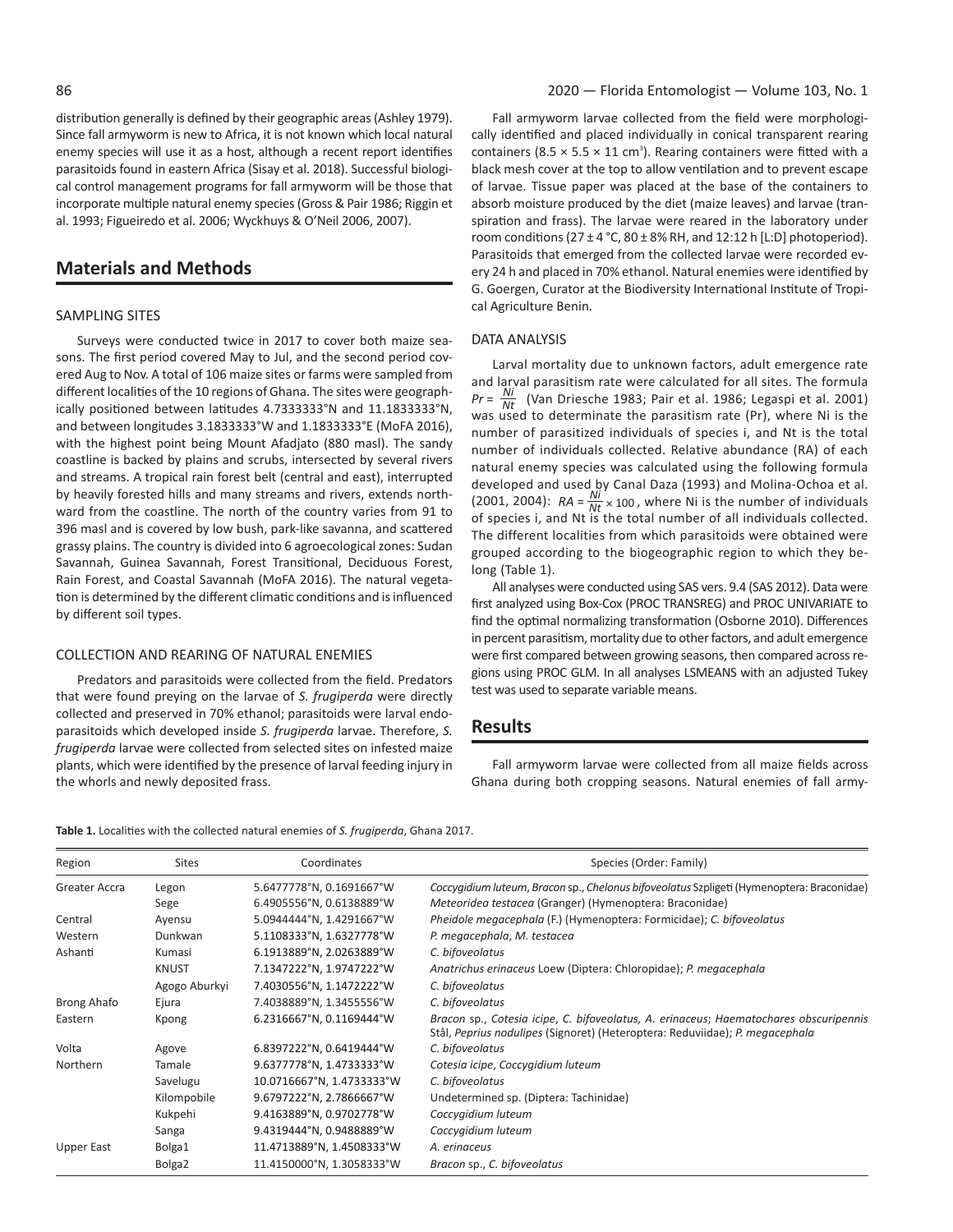worm occurred in 17.0% (18 of 106) of the inspected sites, including 8 sites that were sprayed with insecticides. For this study, a total of 1,062 *S. frugiperda* larvae were collected and 38 were parasitized, yielding a parasitism rate of 3.6%. There was no difference in parasitism between the major (4.8 ± 2.3%) and minor (3.2 ± 0.9%) cropping systems ( $F_{1,18}$  = 0.61; *P* = 0.4465). There also was no difference in parasitism among regions, with a range from 0% in the Upper West to 7.8% in the Northern region (*F*9, 10 = 0.58; *P* = 0.7870) (Table 2).

The collection of fall armyworm during the major cropping season from May to Jul included 29 farms from the 10 regions, but natural enemies of fall armyworm were recorded only in 8, representing 27.6% of the sites. Even though parasitoids were not found in the Greater Accra, Central, Western, Brong Ahafo, and Upper West regions, a total of 306 larvae were collected from the field, and only 12 were parasitized giving a 3.9% parasitism rate. For the 8 sites that contained parasitoids, a parasitism rate of  $17.4 \pm 3.41\%$  was recorded (Table 3).

The minor cropping season collections were carried out from the end of Aug to Nov on 77 farms from the 10 regions. Larval natural enemies of fall armyworm were recorded in 10 sites representing 13.0% of sampled farms. During this season, 756 *S. frugiperda* larvae were collected, and 26 larvae were parasitized representing a parasitism rate of 3.4%. Parasitoids were not found in the Upper West, Upper East, and Volta regions, but among sites that contained parasitoids, Agogo Aburkyi, Legon, Kpong, and Sanga were not sprayed with insecticides and had the highest parasitism rates of 60%, 55.6%, 33.3%, and 23.8%, respectively (Table 4).

Seven species of parasitoids were identified: *C. bifoveolatus*, *C. icipe, Coccygidium luteum*, *M. testacea*, and *Bracon* sp., *A. erinaceus*, and an undetermined Tachnidae species. The 2 most abundant parasitoids were *C. bifoveolatus* and *Coccygidium luteum*, with parasitism rates of 1.04% and 0.85%, respectively, and relative abundance of 29.0% and 23.7%, respectively. *Chelonus bifoveolatus* was the most dispersed parasitoid, found in 7 of the inspected sites (Table 5). Three species of predators were identified: *P. megacephala*, *H. obscuripennis*, and *P. nodulipes* (Table 1). The predator most abundant and most dispersed nationwide was *P. megacephala*, with a relative abundance of 46.0% collected from 4 of the inspected sites (Table 5).

In total, larval mortality due to unknown factors was 63.8%, and was not different between the major (65.6%) and minor (61.8%) cropping seasons ( $F_{1.18}$  = 0.61;  $P$  = 0.4460). Larval mortality due to unknown factors ranged from 55.3% in the Eastern Region to 73.8% in the Greater Accra Region (Table 2); however, there was no difference among regions  $(F_{9,10} = 1.52; P = 0.2612;$  Table 2). Only 32.7% of larvae collected from fields completed development in the laboratory, and there was no difference between the major (29.5%) and minor (34.9%) cropping seasons ( $F_{1,18}$  = 2.05;  $P = 0.1689$ ). The Greater Accra region had the lowest development rate (20.6%), which was significantly lower than the Eastern (40.8%) and Upper West (42.6%) regions ( $F_{9,10}$  = 4.0;  $P =$ 0.0208; Table 2).

## **Discussion**

The parasitism rate ranged from 6.25% at the Kwame Nkrumah University of Science and Technology site in the Ashanti Region, to 60% at the Bolga 2 site in the Upper East Region, and Agogo Aburkyi in the Ashanti Region. All 3 sites were not sprayed with chemical insecticides. The variations in parasitism is due to natural and cultural practices that can negatively or positively affect natural enemy populations (Kogan et al. 1999). The average parasitism across the country was lower than the previous findings in the Americas (8.1%, Ordònez-Garcia et al. 2015; 13.8%, Molina-Ochoa et al. 2004; 15.5%, Wheeler et al. 1989; 18.3%, Murúa et al. 2009; 28.3%, Meagher et al. 2016; 35%, Rios-Velasco et al. 2011; 39%, Murúa et al. 2009). This low parasitism rate of *S. frugiperda* is due to the aspect of new pest introductions in Ghana. Biological control of fall armyworm requires mass rearing of introduced parasitoids in the laboratories in Africa with field releases to increase parasitism. We believe that parasitism of fall armyworm will increase as the pest continues to be present. However, high applications of chemical insecticides will negatively affect the natural enemies. Therefore, parasitoids must be preserved (Pair et al. 1986; Molina-Ochoa et al. 2004) by using selective systemic insecticides (Figueiredo et al. 2006).

*Chelonus bifoveolatus* was the most abundant parasitoid collected from larvae. *Chelonus* spp. are typical of egg-larval solitary koinobiont endoparasitoids that attack Noctuidae and Pyralidae (Marsh 1978; Virla et al. 1999; Murúa et al. 2009) by ovipositing into host eggs (Pierce & Holloway 1912; Rechav & Orion 1975). The parasitized host larvae exhibit reduced growth rates and weight compared to unparasitized larvae (Ables & Vinson 1981; Ashley et al. 1983). In the Western Hemisphere, *Chelonus* spp. appear to be the most geographically dispersed parasitoid of fall armyworm (Ashley et al. 1982, 1983; Meagher et al. 2016) and were reported to be present in 12 countries of the Caribbean, and South and Central America (Molina-Ochoa et al. 2003). In many areas, *Chelonus* spp. were reported to be the most common species collected (Wheeler et al. 1989; Cortez-Mondaca et al. 2010, 2012; Rios-Velasco et al. 2011; Estrada-Virgen et al. 2013). *Chelonus bifoveolatus* was found in 7 of the 10 regions (Greater Accra, Central, Eastern, Volta, Ashanti, Brong Ahafo, and Northern) and was recorded in all agroecological zones of Ghana (Coastal Savannah, Evergreen, Equatorial Forest, Transition Zone, and Guinea Savannah). These results suggest that this species is adapted to all sub-Saharan Africa agroecological zones. Therefore, this species can be a good agent for biological control of

**Table 2.** Fate of fall armyworm larvae collected during the major and minor maize seasons in different regions of Ghana, 2017.

| Region            | Larvae collected | Mortality by parasitoids (%) | Mortality by other factors (%) | Emerged adults (%) |
|-------------------|------------------|------------------------------|--------------------------------|--------------------|
| Greater Accra     | 107              | 6(5.6)                       | 79 (73.8)                      | 22(20.6)           |
| Central           | 98               | 1(1.0)                       | 67(68.4)                       | 30(30.6)           |
| Western           | 107              | 3(2.8)                       | 68 (63.6)                      | 36(33.6)           |
| Ashanti           | 136              | 5(3.7)                       | 90(66.2)                       | 41(30.1)           |
| Brong-Ahafo       | 90               | 1(1.1)                       | 56 (62.2)                      | 33 (36.7)          |
| Northern          | 166              | 13(7.8)                      | 108(65.1)                      | 45(27.1)           |
| <b>Upper West</b> | 68               | 0(0)                         | 38 (55.9)                      | 29(42.6)           |
| Upper East        | 67               | 4(6.0)                       | 42(62.7)                       | 21(31.3)           |
| Eastern           | 103              | 4(3.9)                       | 57 (55.3)                      | 42 (40.8)          |
| Volta             | 120              | 1(0.8)                       | 71 (59.2)                      | 48 (40.0)          |
| Total             | 1062             | 38(3.6)                      | 676 (63.6)                     | 347 (32.7)         |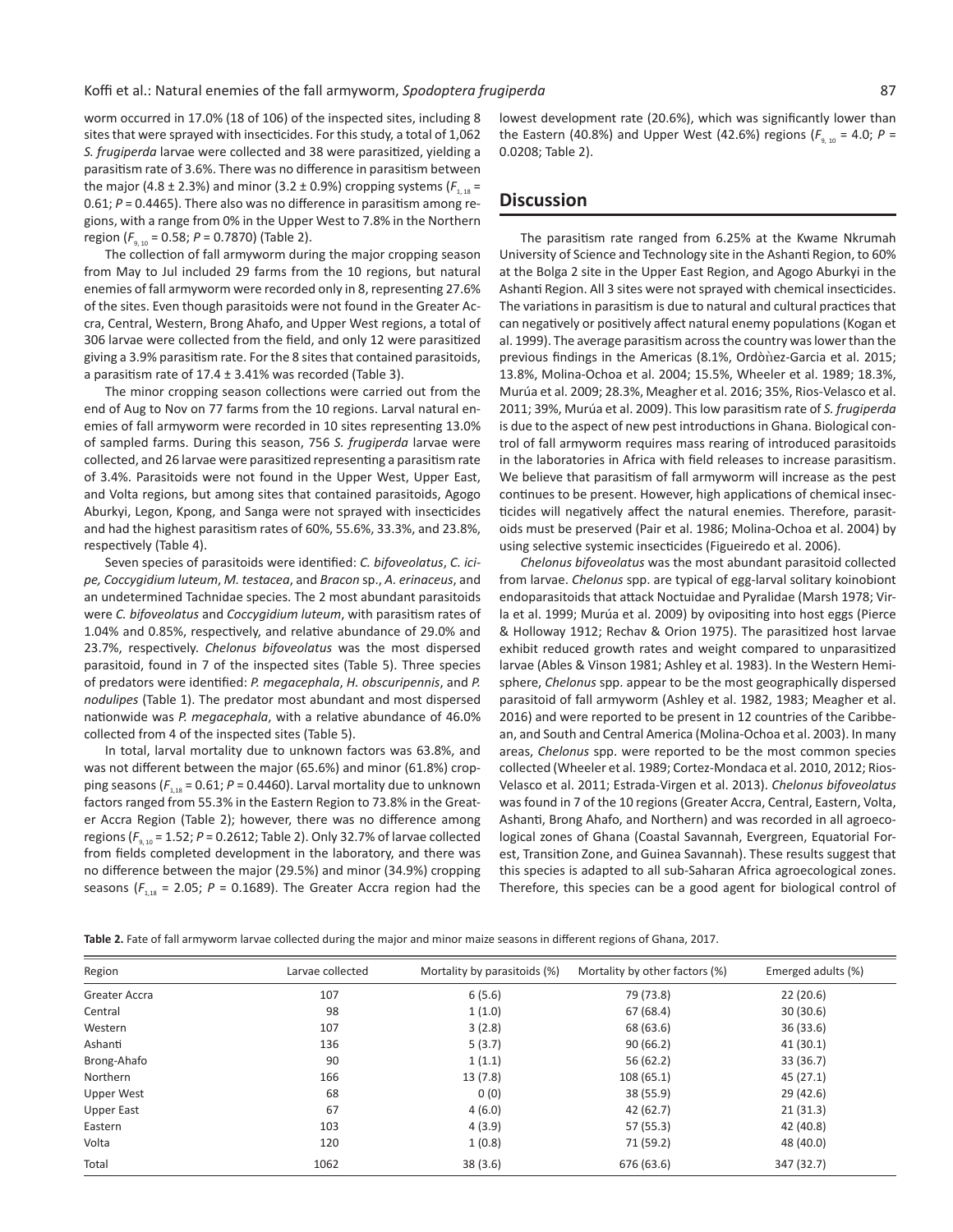| Region and locality | Maize stage | Insecticide application | Larvae collected | Number larvae parasitized | Parasitism rate (%) |
|---------------------|-------------|-------------------------|------------------|---------------------------|---------------------|
| <b>ASHANTI</b>      |             |                         |                  |                           |                     |
| Kumasi              | Flower      | Yes                     | 14               | $\mathbf{1}$              | 7.1                 |
| <b>KNUST</b>        | Flower      | <b>No</b>               | 16               | $\mathbf{1}$              | 6.3                 |
| Total               |             |                         | 30               | $\overline{2}$            | 6.7                 |
| <b>NORTHERN</b>     |             |                         |                  |                           |                     |
| Tamale              | $V8 - 10$   | No                      | 18               | 3                         | 16.7                |
| Savelugu            | $V8 - 10$   | <b>No</b>               | 15               | $\mathbf{1}$              | 6.7                 |
| Total               |             |                         | 33               | 4                         | 12.1                |
| <b>UPPER EAST</b>   |             |                         |                  |                           |                     |
| Bolga2              | $V4-6$      | No                      | 10               | 3                         | 30.0                |
| Bolga1              | $V4-6$      | Yes                     | 8                | $\mathbf{1}$              | 12.5                |
| Total               |             |                         | 18               | 4                         | 22.2                |
| EASTERN             |             |                         |                  |                           |                     |
| Kpong               | Mature      | Yes                     | 4                | $1\,$                     | 25.0                |
| <b>VOLTA</b>        |             |                         |                  |                           |                     |
| Agove               | $V10-12$    | No                      | 9                | 1                         | 11.1                |

fall armyworm in Africa. However, the most efficient biological control programs for fall armyworm are ones that use and amplify several parasitoid species rather than programs that rely on an individual natural enemy species (Riggin et al. 1993). Therefore, we believe that adding New World parasitoids that are known to attack fall armyworm (classical biological control), plus preserving the parasitoids that are already active in Africa (conservation biological control), will contribute to reducing pest populations. The other active parasitoids included *C. icipe*, which is the koinobiont endoparasitoid that attacks lepidopteran larvae (Quicke 1997; Whitfield 1997). *Cotesia* spp. also are reported parasitoids of fall armyworm in the Americas (Ashley 1983; Meagher et al. 2016). These species may parasitize both eggs (Ruberson & Whitfield 1996), and the first and second instar larvae (Loke et al. 1983). *Cotesia icipe* was reported to be a successful parasitoid of a major maize pest in West Africa and in Mediterranean countries (Kaiser et al. 2017). *Coccy-*

*gidium luteum*, as all members of this genus, is an internal koinobiont parasitoid of larval Noctuidae (Sharkey et al. 2009). *Bracon* sp. is an idiobiont ectoparasitoid that attack larvae with hidden behaviors, such as cereal stem borers and cereal stored products borers (Moolman et al. 2013; Souobou et al. 2015). *Meteoridea testacae* is a gregarious endoparasitoid that was defined as an egg-larval parasitoid of Lepidoptera (Achterberg 1993). The grass fly, *A. erinaceus* is widespread in Africa, but its parasitic status report is controversial (Upadhyay et al. 2001). However, it is documented as a parasitoid of sugarcane borers. Tachinidae species are almost all parasitoids. In Africa, they are usually collected from cereal stem borer larvae (Moolman et al. 2013; Chinwada et al. 2014).

*Pheidole megacephala*, the most abundant and most dispersed predator, prefers humid forest habitats (Hoffmann et al. 1999; Wilson 2003; Burwell et al. 2012). When introduced into a new area, *P. mega-*

**Table 4.** Sites within regions in Ghana hosting parasitoids of *S. frugiperda* collected during the minor cropping season, 2017.

| Region and locality  | Maize stage | Insecticide application | Larvae collected | Number larvae parasitized | Parasitism rate (%) |
|----------------------|-------------|-------------------------|------------------|---------------------------|---------------------|
| <b>GREATER ACCRA</b> |             |                         |                  |                           |                     |
| Legon                | $V10-12$    | No                      | 9                | 5                         | 55.6                |
| Sege                 | Flower      | Yes                     | 8                | 1                         | 12.5                |
| Total                |             |                         | 17               | 6                         | 35.3                |
| CENTRAL              |             |                         |                  |                           |                     |
| Ayensu               | Flower      | Yes                     | $\mathbf{1}$     | $\mathbf{1}$              | 100                 |
| WESTERN              |             |                         |                  |                           |                     |
| Dunkwan              | $V8-10$     | No                      | 18               | 3                         | 16.7                |
| <b>BRONG AHAFO</b>   |             |                         |                  |                           |                     |
| Ejura                | $V4-6$      | No                      | 12               | $\mathbf{1}$              | 8.3                 |
| <b>ASHANTI</b>       |             |                         |                  |                           |                     |
| Agogo Aburkyi        | Flower      | Yes                     | 5                | 3                         | 60.0                |
| <b>NORTHERN</b>      |             |                         |                  |                           |                     |
| Kilompobile          | $V10-12$    | Yes                     | 17               | 2                         | 11.8                |
| Kukpehi              | Mature      | Yes                     | 18               | 2                         | 11.1                |
| Sanga                | Flower      | No                      | 21               | 5                         | 23.8                |
| Total                |             |                         | 56               | 9                         | 16.1                |
| EASTERN              |             |                         |                  |                           |                     |
| Kpong                | $V10-12$    | No                      | 9                | 3                         | 33.3                |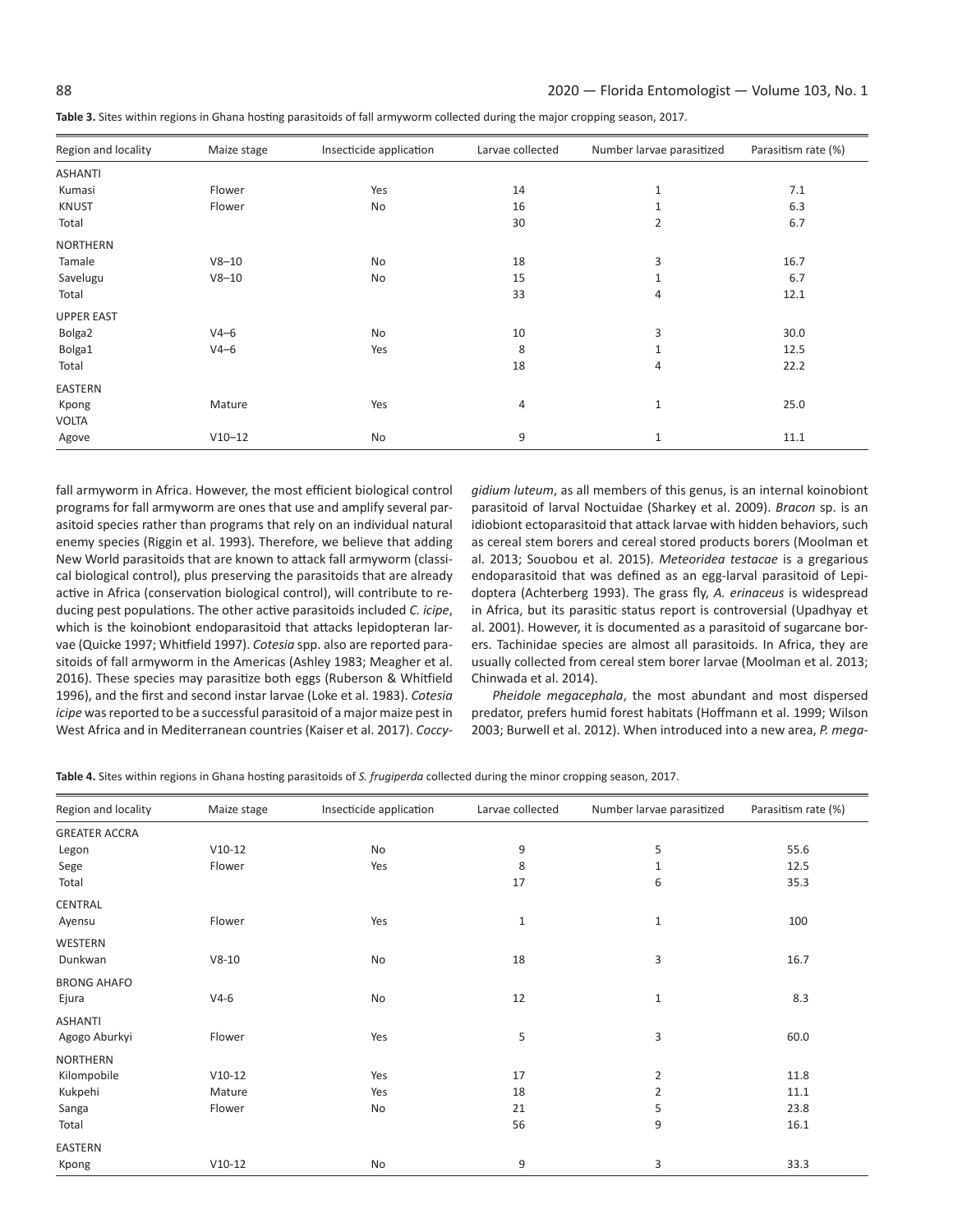#### Koffi et al.: Natural enemies of the fall armyworm, *Spodoptera frugiperda* 89

| Species of natural enemies  | Number of sites | Number of natural enemies | Parasitism rate | Relative abundance | Dispersion |
|-----------------------------|-----------------|---------------------------|-----------------|--------------------|------------|
| Cotesia icipe               |                 | 4                         | 0.38            | 10.5               | 2.8        |
| Coccygidium luteum          |                 |                           | 0.85            | 23.7               | 3.8        |
| Bracon sp.                  |                 | b                         | 0.56            | 15.8               | 3.8        |
| Chelonus bifoveolatus       |                 | 11                        | 1.04            | 29.0               | 6.6        |
| Anatrichus erinaceus        |                 |                           | 0.28            | 7.9                | 2.8        |
| Tachinidae                  |                 |                           | 0.19            | 5.3                | 0.94       |
| Meteoridea testacea         |                 |                           | 0.28            | 7.9                | 0.94       |
| Pheidole megacephala        |                 | 17                        |                 | 46.0               | 3.8        |
| Haematochares obscuripennis |                 | 11                        |                 | 29.7               | 0.94       |
| Peprius nodulipes           |                 |                           |                 | 24.3               | 0.94       |

**Table 5.** Parasitism rate, relative abundance, and dispersion of different parasitoid species of fall armyworm collected from maize fields in Ghana, 2017.

*cephala* expanded its range and invaded into the forest interiors, where it attacked and displaced other introduced and naturally occurring ant species (Hoffmann 1998; Burwell et al. 2012). But the efficacy of *P. megacephala* as a biological agent is a challenge due to its generalist behavior and ecological disaster. However, it is a good predator with an efficient nest mate recruitment that enables the species to dominate baits and to retrieve prey too large for single workers to carry (Dejean et al. 2007, 2008). Therefore, *P. megacephala* must be protected as a complementary biological agent of *S. frugiperda* in forest zones, as well as the other 2 species of predators: *H. obscuripennis* and *P. nodulipes*, which also were found in the Equatorial Forest of the Eastern Region. The 2 Reduviids were found in the collection of true bugs sampled from Lama Forest in southern Benin (Attignon 2004).

## **Acknowledgments**

We thank the German Academic Exchange Service (DAAD) for financing part of this research. We appreciate the help of the Government of Ghana for its contributions for field work; thanks also to Kwame Afreh-Nuamah and Ebenezer Aboagye for their contributions during the surveys. We appreciate the contribution of the International Institute of Tropical Agriculture (IITA), Cotonou, Benin, for identifying natural enemies of fall armyworm. We appreciate and thank African Regional Postgraduate Programme in Insect Science via its Coordinator, Maxwell Billah for the use of laboratory facilities during the rearing periods. We appreciate the advice and contributions of Astrid T. Groot from the University of Amsterdam, The Netherlands, and Sabine Hänniger from Max Planck Institute for Chemical Ecology, Department of Entomology, Jena, Germany.

## **References Cited**

- Ables JR, Vinson SB. 1981. Regulation of host larval development by the egg larval endoparasitoid *Chelonus insularis* (Hym.: Braconidae). Entomophaga 26: 453–458.
- Achterberg CV. 1993. Illustrated key to the subfamilies of the Braconidae (Hymenoptera; Ichneumonoidea). Zoologische Verhandelingen Leiden 283: 1–189.
- Ashley TR. 1979. Classification and distribution of fall armyworm parasites. Florida Entomologist 62: 114–123.
- Ashley TR. 1986. Geographical distribution and parasitization levels for parasitoids of the fall armyworm, *Spodoptera frugiperda*. Florida Entomologist 69: 516–524.
- Ashley TR, Barfield CS, Waddill VH, Mitchell ER. 1983. Parasitization of fall armyworm larvae on volunteer corn, bermudagrass, and paragrass. Florida Entomologist 66: 267–271.
- Ashley TR, Waddill WH, Mitchell ER, Rye J. 1982. Impact of native parasites on the fall armyworm, *Spodoptera frugiperda* (Lepidoptera: Noctuidae), in south Florida and release of the exotic parasite, *Eiphosoma vitticole* (Hymenoptera: Ichneumonidae). Environmental Entomology 11: 833–837.
- Attignon EK. 2004. Invertebrate diversity and ecological role of decomposer assemblages in natural and plantation forests in southern Benin. Erlangung der Würde eines Doktors der Philosophie vorgelegt der Philosophisch-Naturwissenschaftlichen Fakultät der Universität Basel, Basel, Switzerland.
- Beserra EB, Dias CT, Parra JRP. 2002. Distribution and natural parasitism of *Spodoptera frugiperda* (Lepidoptera: Noctuidae) eggs at different phenological stages of corn. Florida Entomologist 85: 588–593.
- Burwell CJ, Nakamura A, McDougall A, Neldner VJ. 2012. Invasive African bigheaded ants, *Pheidole megacephala*, on coral cays of the southern Great Barrier Reef: distribution and impacts on other ants. Journal of Insect Conservation 16: 777–789.
- Canal Daza NA. 1993. Especies de parasitoides (Hymenoptera: Braconidae) de moscas-das-frutas (Diptera: Tephritidae) em quatro locais do estado do Amazonas. Tesis de Maestría ESALQ/US, Piracicaba, São Paulo, Brazil.
- Castro MT, Pitre HN. 1989. Populations of fall armyworm, *Spodoptera frugiperda* (J. E. Smith), larvae and associated natural enemies in sorghum and maize cropping systems in southern Honduras. Tropical Agriculture 66: 259–264.
- Chinwada P, Nyamutukwa S, Murandure A, Zitsanza ES. 2014. Biology and development of *Sturmiopsis parasitica* (Diptera: Tachinidae) on different species and populations of maize stemborers in Zimbabwe and an assessment of its suitability for redistribution in Africa. African Entomology 22: 828–837.
- Cortez-Mondaca E, Armenta-Cárdenas I, Bahena-Juárez F. 2010. Parasitoids and percent parasitism of the fall armyworm (Lepidoptera: Noctuidae) in southern Sonora, Mexico. Southwestern Entomologist 35: 199–203.
- Cortez-Mondaca E, Pérez-Márquez J, Bahena-Juárez F. 2012. Natural biological control of fall armyworm (Lepidoptera: Noctuidae) in maize and sorghum in northern Sinaloa, Mexico. Southwestern Entomologist 37: 423–428.
- De Almeida Sarmento R, de Souza Aguiar RW, Vieira SMJ, de Oliveira HG, Holtz AM. 2002. Biology review, occurrence and control of *Spodoptera frugiperda* (Lepidoptera, Noctuidae) in corn in Brazil. Bioscience Journal 18: 41–48.
- Dejean A, Moreau CS, Kenne M, Leponce M. 2008. The raiding success of *Pheidole megacephala* on other ants in both its native and introduced ranges. Comptes Rendus Biologies 331: 631–635.
- Dejean A, Moreau CS, Uzac P, Le Breton J, Kenne M. 2007. The predatory behavior of *Pheidole megacephala*. Comptes Rendus Biologies 330: 701–709.
- Estrada-Virgen O, Cambero-Campos J, Robles-Bermudez A, Rios-Velasco C, Carvajal-Cazola C, Isiordia-Aquino N, Ruiz-Cancino E. 2013. Parasitoids and entomopathogens of the fall armyworm *Spodoptera frugiperda* (Lepidoptera: Noctuidae) in Nayarit, Mexico. Southwestern Entomologist 38: 339–344.
- Figueiredo MLC, Martins-Dias AMP, Cruz I. 2006. Relationship between fall armyworm and their natural biological control agents in the maize crop. Pesquisa Agropecuária Brasileira 41: 1693–1698.
- Goergen G, Kumar PL, Sankung SB, Togola A, Tamo M. 2016. First report of outbreaks of the fall armyworm *Spodoptera frugiperda* (J. E. Smith) (Lepidoptera, Noctuidae), a new alien invasive pest in West and Central Africa. PLoS ONE 11: e0165632. doi:10.1371/journal.pone.0165632
- Gross HR, Pair SD. 1986. The fall armyworm: status and expectations of biological control with parasitoids and predators. Florida Entomologist 69: 502–515.
- Hoffmann BD. 1998. The big-headed ant *Pheidole megacephala*: a new threat to monsoonal northwestern Australia. Pacific Conservation Biology 4: 250– 255.
- Hoffmann BD, Andersen AN, Hill GJE. 1999. Impact of an introduced ant on native rain forest invertebrates: *Pheidole megacephala* in monsoonal Australia. Oecologia (Berlin) 120: 595–604.
- Hogg DB, Anderson RE, Pitre HN. 1982. Early-season parasitization of fall armyworm (Lepidoptera: Noctuidae) larvae in Mississippi. Florida Entomologist 65: 584–585.